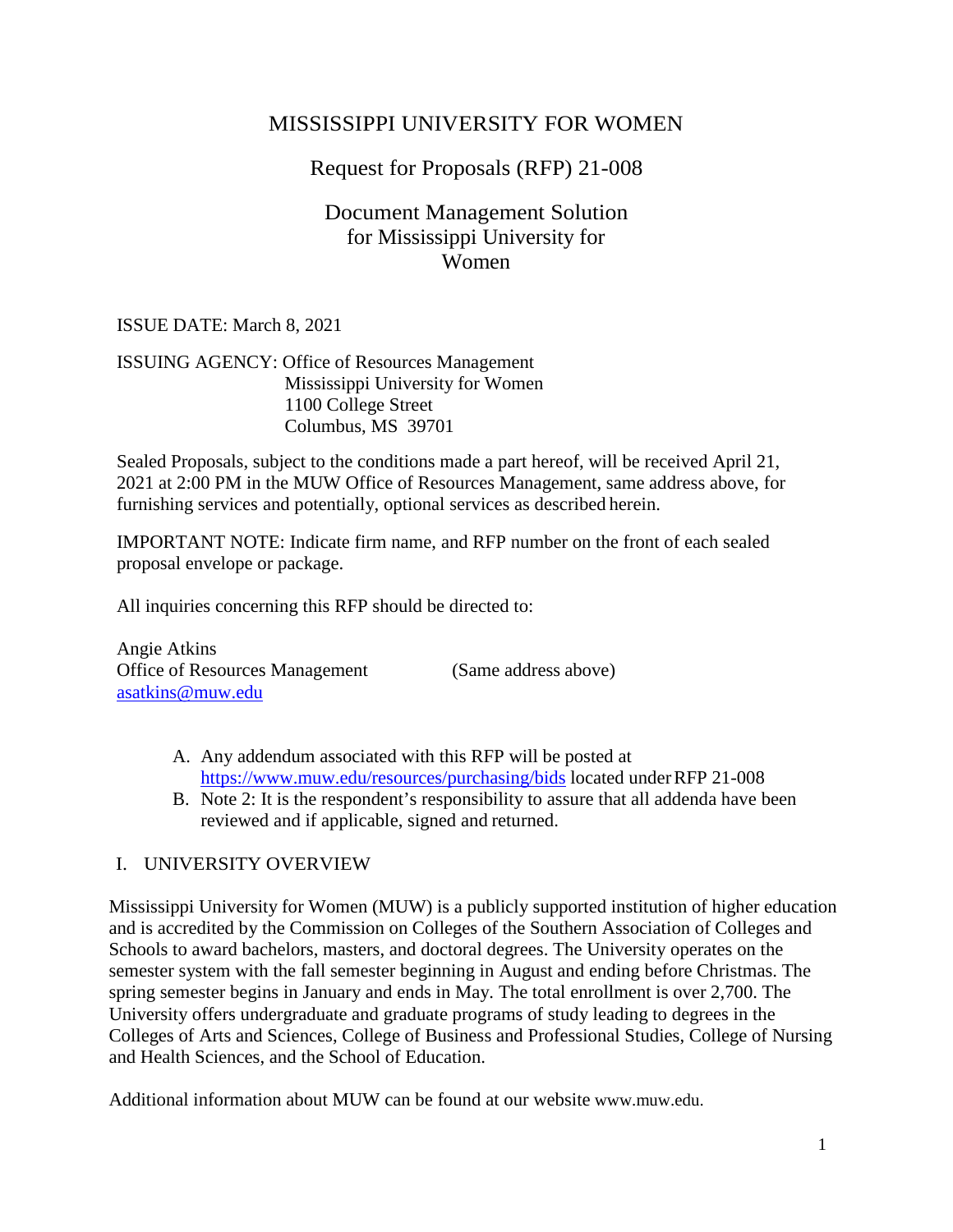### II. PURPOSE OF THE REQUEST FOR PROPOSAL

### A. Statement of Need

Mississippi University for Women is requesting proposals for a cloud-based Document Management Solution (DMS). The University is seeking a solution that will allow import of documents for storage from multiple areas, i.e., thru a scanner, network drives & emails. The DMS needs to be able to index documents several different ways, i.e., by ID number, alphabetically, document type, etc. It also needs to be able to pull information from our ERP (Ellucian's Banner) system in the DMS and be able to push data from the DMS to the University ERP system. The DMS needs to be capable of having multiple departments be able to view the same document while maintaining our data security standards and integrity. Workflows, approval tracks, document retention and ease of use are also important.

The key benefits the University anticipates from such a service include:

*Reducing physical "paper trails" and securing the information contained in documents* The amount of personal information and data that resides on paper is a great security risk to any business or institution. Mississippi University for Women would like to greatly decrease this security risk by using a DMS that would alleviate the amount of paper documents stored in filing cabinets and on desks.

*Ability to feed in Mississippi University for Women's ERP system – Ellucian's Banner* The DMS needs to be able to talk back and forth as well as integrate directly with Banner.

### *Ability to have a smooth flow of data between departments*

Many University departments need to see the same documents at the same time, but for different reasons. The DMS should be able to support at least 150 concurrent users and have the ability for users to approve, suggest edits, and then pass the document on to the next department in a smooth and easy fashion.

### *Ability to provide a secure repository of sensitive information*

The DMS needs to provide a secure environment to protect university data following all applicable federal and state laws.

By implementing an Enterprise Document Management Solution, Mississippi University for Women will be taking another step towards streamlining University processes, securing student, staff and faculty data, and improving efficiency of the University as a whole.

### B. Service/Product Requested

Mississippi University for Women requests proposals for an Enterprise Document Management Solution. Proposals should address the following system requirements (more detail to follow in the "Requirements" section under "Proposal Submission" below):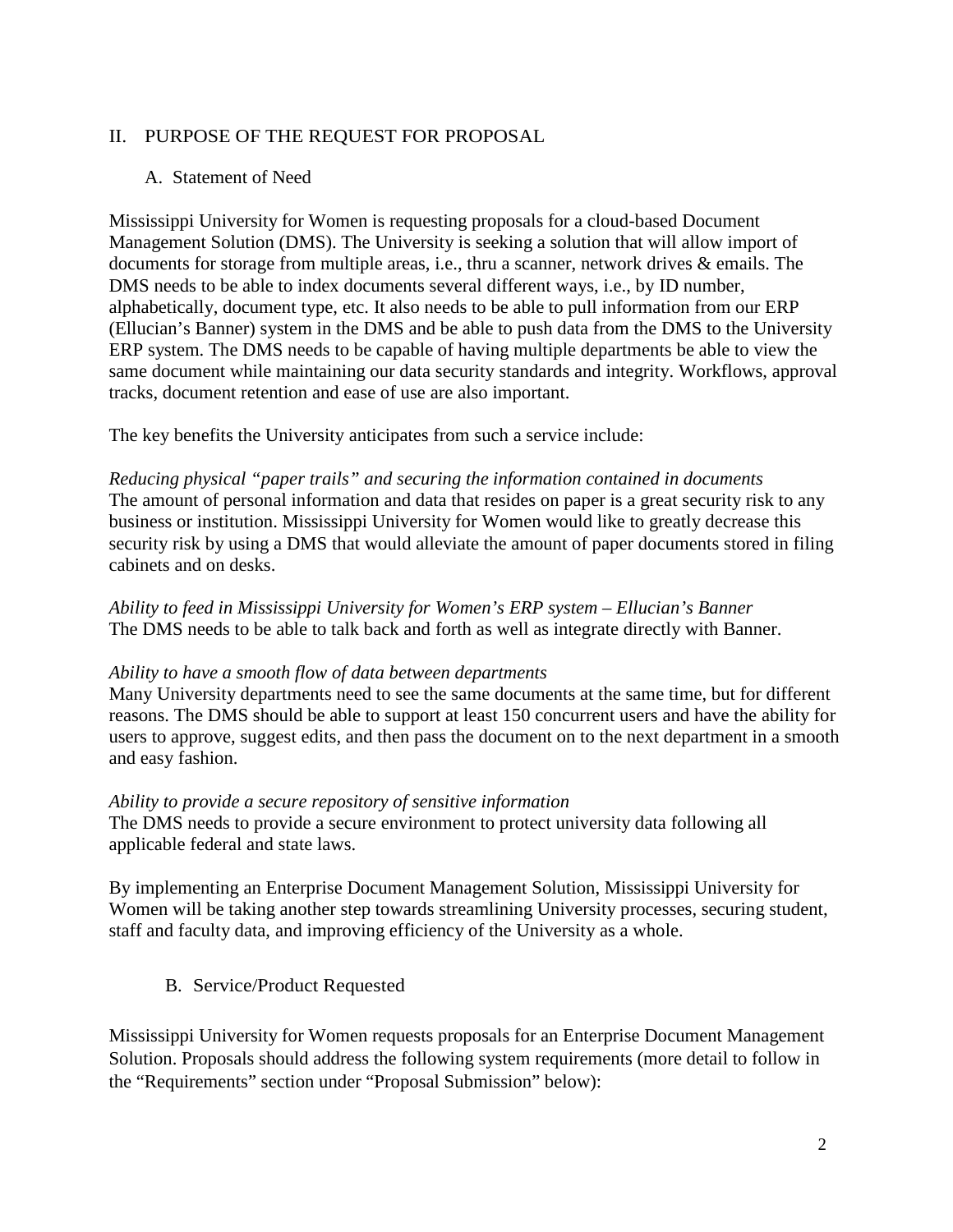- Scanning / Input
- Indexing / Searching
- Document Viewer Functionality
- Workflow / Approval Tracks
- Printing / Faxing / Output
- Reporting
- Retention Management
- Security
- Server / System Administration
- Ellucian Banner Integration

### III. INQUIRIES ABOUT RFP

Bidders are not permitted to communicate with University staff regarding this solicitation during the time period between the Request for Proposal issue date and the announcements of awards, except during:

- Prospective respondents may make written inquiries concerning this request for proposal during the "Questions from Vendor" timeframe to obtain clarification of requirements and only to Angie Atkins via electronic email at asatkins@muw.edu. Responses to these inquiries may be made by addendum to the Request for Proposal (RFP). All inquiries should be marked "URGENT INQUIRY. MUW RFP # 21-008
- Oral presentations or demonstrations, if conducted

### IV. ADDENDUM OR SUPPLEMENT TO RFP

In the event it becomes necessary to revise any part of this RFP, an addendum to this RFP will be provided to each respondent who received the original RFP. Respondents shall not rely on any other interpretations, changes or corrections.

### V. ADMINISTRATIVE INFORMATION

A. Due Date – April 21, 2021 at 2:00 PM in the MUW Office of Resources Management, same address above

All materials must be submitted to:

Resources Management Mississippi University for Women 1100 College Street Columbus, MS 39701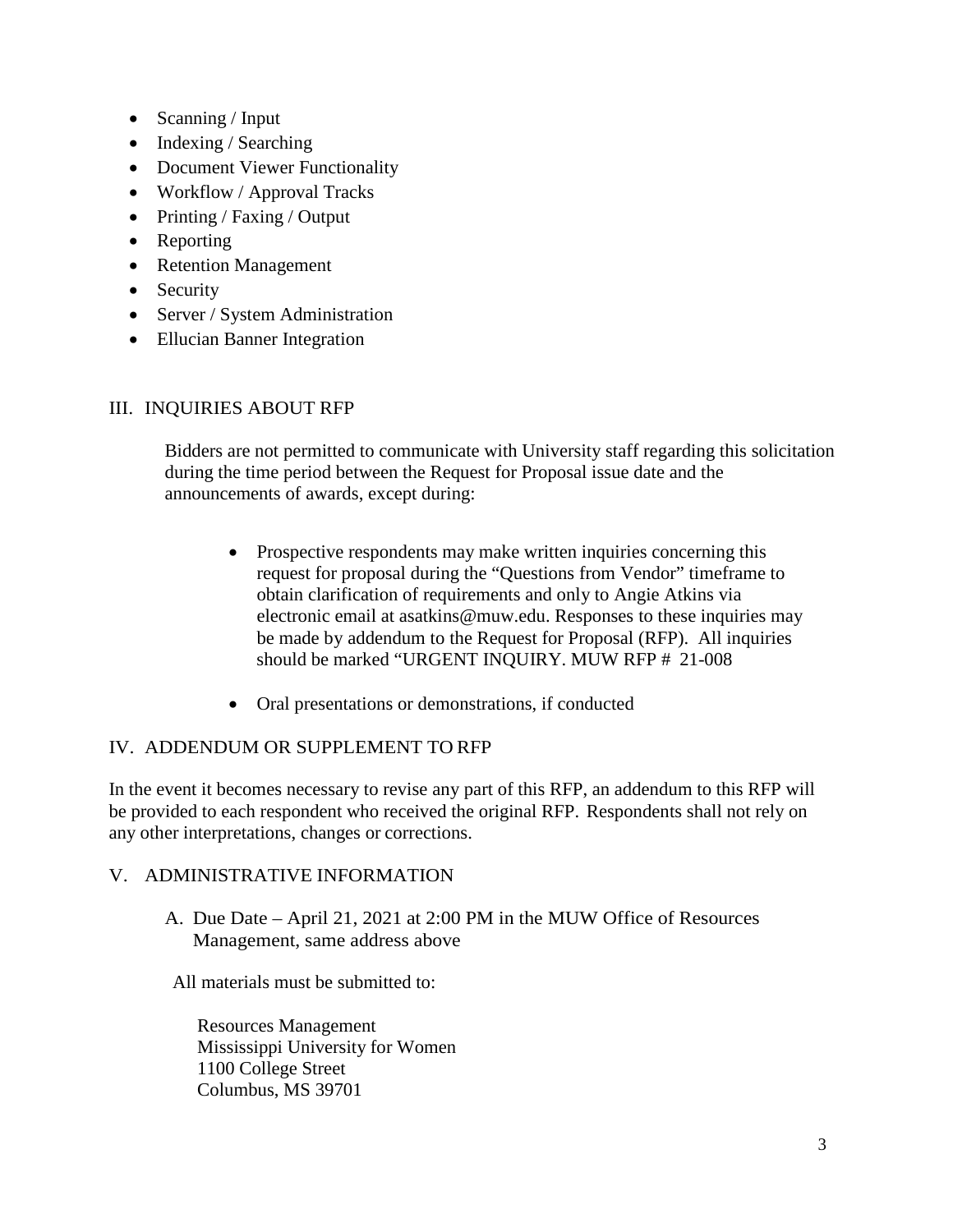### B. Schedule of Critical Dates

The following dates are for planning purposes only unless otherwise stated in this RFP progress towards their completion is at the sole discretion of the university.

| <b>RFP</b> Posted                             | March 8, 2021     |
|-----------------------------------------------|-------------------|
| <b>Questions from Vendors Due</b>             | March 18, 2021    |
| MUW Q&A Response Due                          | April 9, 2021     |
| Proposal Submission Deadline $-2:00$ p.m. CST | April 21, 2021    |
| Presentations                                 | April 28-30, 2021 |
| <b>Award Date (Estimated Target)</b>          | May 4, 2021       |
| Contract Effective Date (Estimated)           | June 21, 2021     |

The proposal package must be received on or before 2:00 p.m. on April 21, 2021. It is the responsibility of the respondent to ensure that the proposal package arrives in the Resources Management office on-time. The proposal package should be delivered or sent by mail to:

> Resources Management Mississippi University for Women 1100 College Street Columbus, MS 39701

Your response must include the signature page included in this RFP (See Appendix A) and contain the signature of an authorized representative of the respondent's organization. The signature on the "Original" signature page should be in blue ink

MUW reserves the right to reject any and all proposals and to waive informalities and minor irregularities in proposals received and to accept any portion of a proposal or all items bid if deemed in the best interest of the University to do so.

### **Proposals received after the stated due date and time will be returned unopened. Submission via facsimile or other electronic means will not be accepted.**

## VI. PROPOSAL SUBMISSION

This is a two-step RFP process. The technical proposals and the cost proposals are to be submitted in separate sealed envelopes. All proposals must be submitted physically.

Technical Proposal – MUW requests ONE (1) original proposal and FOUR (4) copies in addition to ONE (1) thumb drive / electronic copy to be included. All packages must be clearly marked on the outside with "RFP 21-008" and the Proposer's name and address. Each submitted package should be a complete copy. The original shall be marked on the first page "Original".

Cost Proposal – One (1) original and FOUR (4) copies in addition to ONE (1) electronic copy (of the complete cost proposal in one pdf file on a flash drive). Should be sealed in a package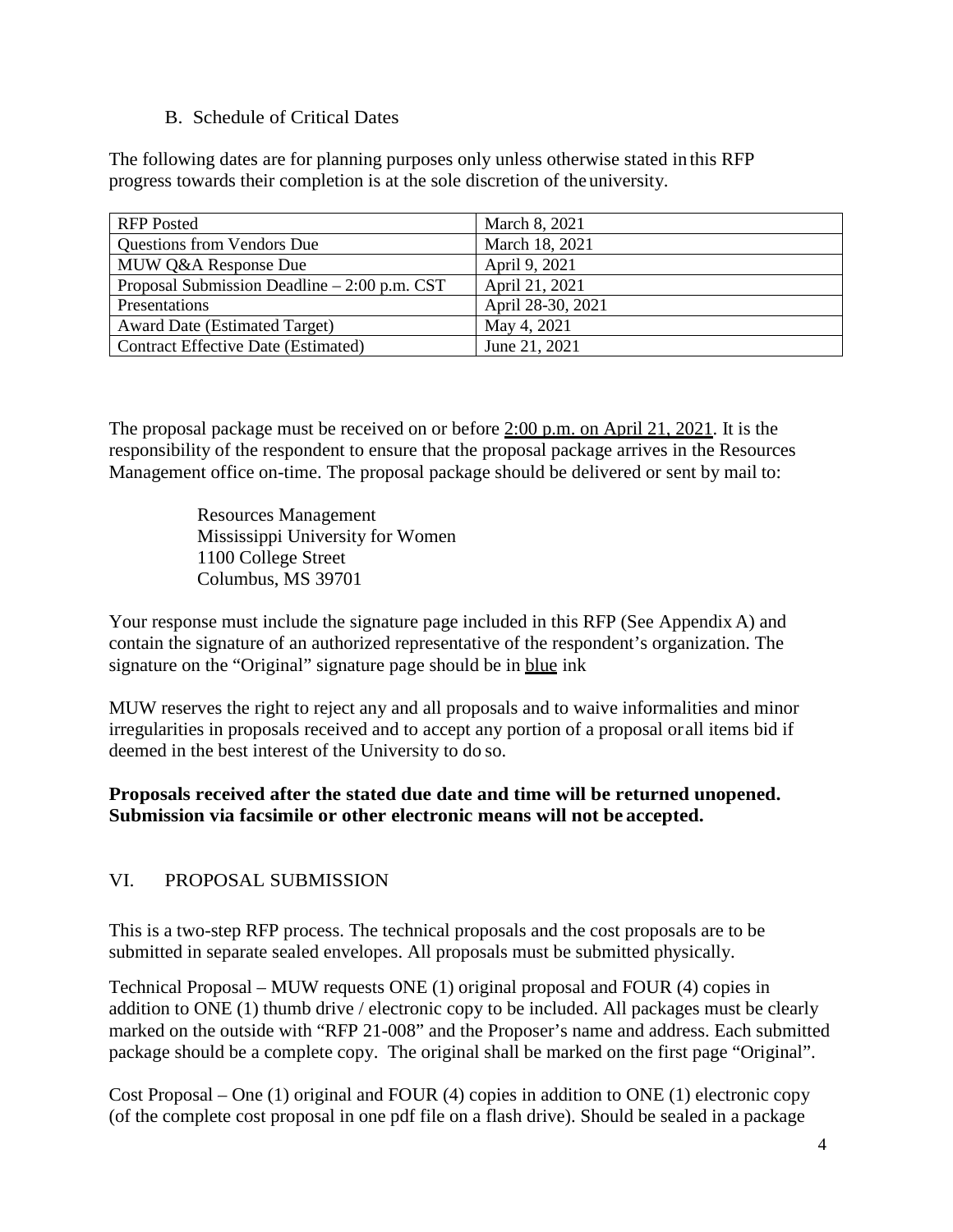with "Cost Proposal" in the lower left hand corner. Each submitted package should be a complete copy. The original shall be marked on the first page "Original".

Award of the contract resulting from this RFP will be based upon requirements set forth in this RFP. Selection of vendor(s) will be at the discretion of the University and will be based on the proposal that the University deems to be the most responsive and serves the bests interests of the University in terms of:

- Cost
- Functionality
- Vendor stability
- Vendor ability to meet the schedule of events, timeframe and references

### VII. TECHNICAL PROPOSAL CONTENTS:

At a minimum, the following items should be included in the contents of the Technical Proposal:

A. COVER LETTER, indicating the scope of the proposal. The letter should include an overview of the services being offered. The letter should include a statement of exceptions to any of the terms and conditions outlined in this RFP. (Cover letter should be no more than 3 pages in length.)

### B. CORPORATE STRUCTURE AND CREDENTIALS

- a. Number of years of experience
- b. Staffing levels and support proposed
- c. Examples of similar previous work
- d. References from Higher Education

### C. SCOPE, APPROACH, AND METHODOLOGY

This section should include a description of each major type of work being requested of the Vendor. The proposal should reflect each of the sections listed:

- □ Hardware and software requirements (if applicable)
- □ Alliance/partnerships, if applicable, with other Vendors
- □ Project implementation plan with timeline
- □ Hosting information (if applicable)
- □ Information on where documents will be stored and security precautions
- □ Define level and availability of customer service
- □ Past / future schedule of updates
- □ Downtime information for updates
- □ Limitations of number of documents that can be stored
- □ List of available training
- □ Tools to monitor integrity of document repository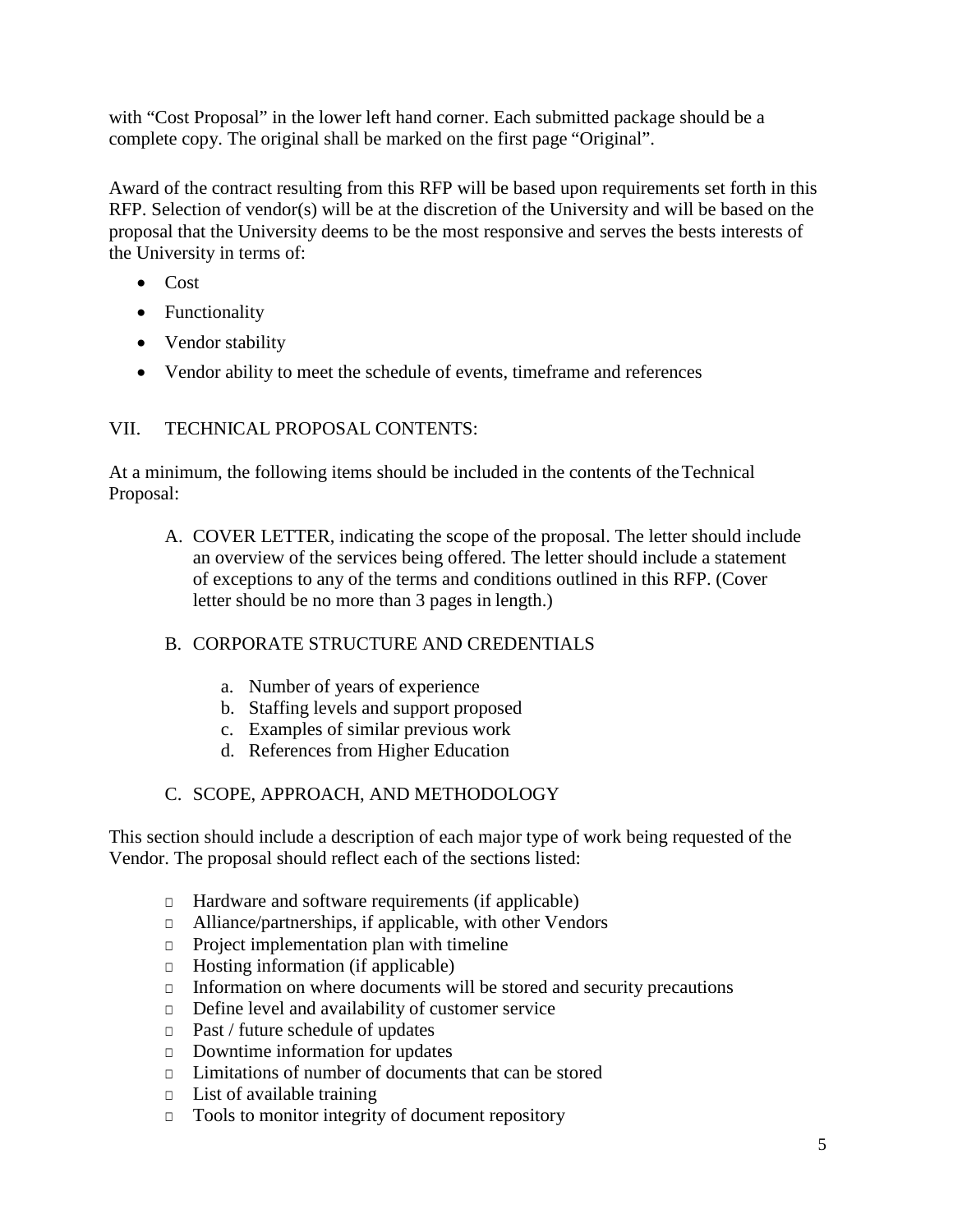## D. SYSTEM REQUIREMENTS

This section identifies key functional requirements as well as desired functionality. This list should not be viewed as all-inclusive and the RFP decision may include criteria not explicitly defined in this section.

- Items identified in **bold type** indicate **required** functionality
- Items in regular type indicate desired functionality

Please provide documentation on how your proposed solution meets the following needs:

## Scanning / Input

- **Need to be able to import a wide range of document types**
- **Need to be able to import documents in the DMS by scanning**
- **Need to be able to import documents in the DMS from network drives**
- **Need to be able to import emails (email and attachments) in the DMS**
- Batch scanning capabilities
- Support for a full range of scanners
- Support for deletion of blank pages during scanning

### Indexing / Searching

- **Ability to index document various ways, i.e. ID number, alphabetically, year & term, etc.**
- **Ability to distribute indexing process among workstations and locations**
- **Ability to search by title, ID, classification, etc. Or any user defined index value**
- **Search by one or many criteria**
- **Search using a wildcard**
- **Ability to retrieve only documents for which user has access**
- Automatic indexing at time of input
- Ability to index a document the 'same as the previous document'
- Ability to store documents in native format
- Allow document versioning with check-in/check-out capabilities
- Search metadata as well as actual content of the document
- Keep previous document search available for subsequent searches

### Document Viewer Functionality

- **Be able to open documents in native format**
- **Ability to merge documents and extract pages**
- **Redaction with option to password protect**
- **Ability to rotate documents in view and save the rotated view**
- **Perform common operations such as re-index, copy, email, export, and print**
- Ability to display documents side-by-side with SIS records
- Ability to import audio files and launch media viewers for retrieval
- Provide a comprehensive set of annotation tools including stamps, sticky notes, & highlighter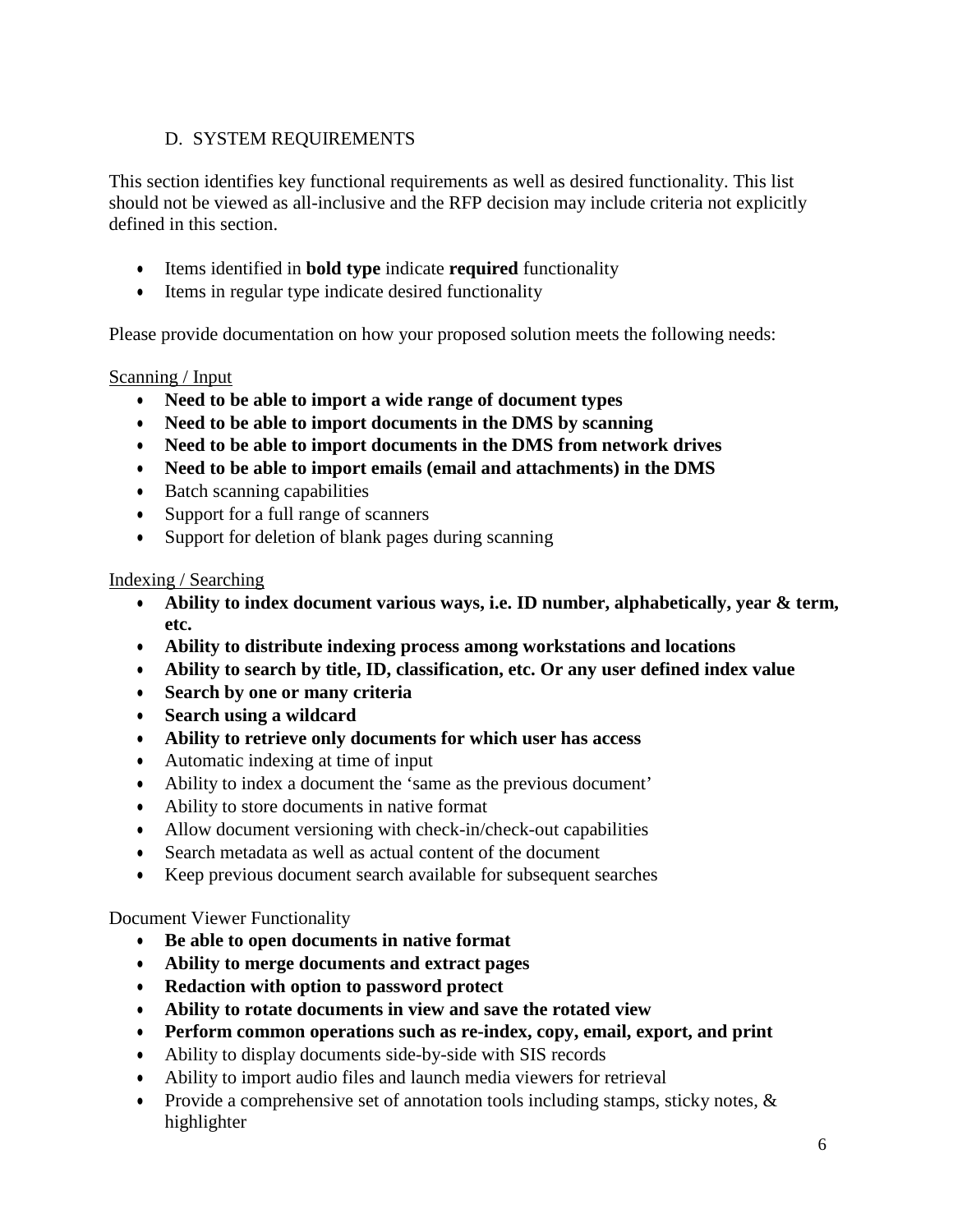### Workflow / Approval Tracks

- **Ability to easily move documents between users and departments**
- **Email notifications when user receives a document to view**
- **Ability to approve / deny documents**
- **Electronic signature capabilities**
- **Workflow creates an audit trail**
- **Automatic event notification via email**
- Workflow can automatically start when a document is added

### Printing / Faxing / Output

- **Print to any print device within a platform's standard desktop / network printing environment**
- **Ability to print documents with or without all annotations or only visible annotations**
- **Control printing permissions through application security**
- **Ability to attach documents to outgoing email**
- Ability to fax a document out of the document viewer

### Reporting

- **User friendly report writing**
- **Reports can be run from the DMS**
- **Unlimited output lines on reports**
- **Ability to add retrieval arguments to reports**

### Retention Management

- **Ability to define retention parameters**
- **Ability to remove documents automatically based on retention parameters**
- **Create a document audit log**
- **Ability to recover deleted documents**

### Security

- **Encrypted communication between server and clients**
- **Option for Secure Socket Layer (SSL) encryption**
- **Comprehensive designation of system privileges by user and group**
- **Ability to assign permission by document type**
- **Single-Sign-On Active Directory Authentication using CAS or SAML Protocols**
- **Automatic user log-off due to inactivity**
- Ability to copy user and group privileges to simplify security configuration

### Server / System Administration

- **Ability to disable user accounts without deleting them**
- **Monitor license availability and usage from administrative interface**
- **View real-time list of logged-on clients, with information about server instance, server host, IP address, and time connected**
- **Web browser and desktop client interface**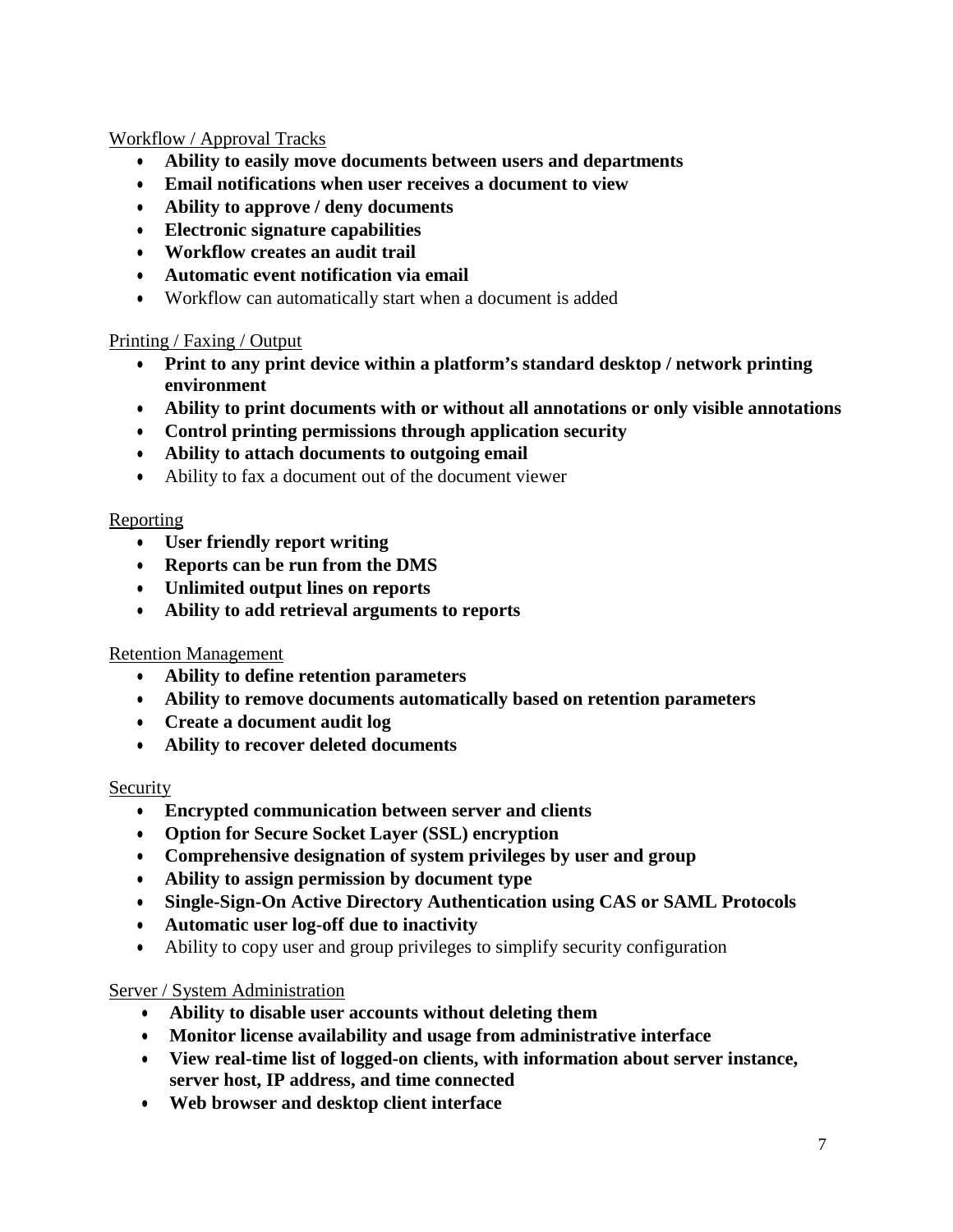- **Microsoft Office Integration**
- **Server logs viewable thru DMS for ease of troubleshooting**
- **Capable of moving administration setups between environments**
- **OS must be Windows 2008 or higher**
- **Desktop interface client needs to be Windows 7 Pro or higher**
- Preference is for a cloud-based solution

### Banner's Ellucian Integration & Customization

- **Ellucian partner**
- **Seamless integration with Banner**

### E. SECURITY AND COMPLIANCE

- (1) Provide a statement stating whether your company is compliant with FERPA and GLBA requirements.
- (2) Provide a completed Higher Education Cloud Vendor Assessment Tool (HECVAT) (lite version available at: [https://www.ren-isac.net/public-resources/hecvat.html\)](https://www.ren-isac.net/public-resources/hecvat.html).

### VIII. COST PROPOSAL

- A. Fees for initial purchase of required hardware or software (including all preparation, installation, rollout, training and first year maintenance and support)
- B. Required Annual Maintenance Costs after initial purchase. This includes software, hardware, transaction fees, etc.
- C. Optional fee schedule

### IX. DISCUSSIONS/EVALUATION CRITERIA/AWARD PROCESS

- A. MUW reserves the right to conduct discussions with any or all respondents, or to make an award of a contract without such discussions based only on evaluation of the written proposals. MUW reserves the right to contact and interview anyone connected with any past or present projects with which the respondent has been associated. MUW likewise reserves the right to designate a review committee to evaluate the proposals according to the criteria set forth under this section. MUW may make a written determination showing the basis upon which the award was made and such determination shall be included in the procurement file.
- B. MUW reserves the right to award this contract in whole or in part depending on whatis in the best interest of MUW with MUW being the sole judge thereof.
- C. The evaluation factors set forth in this section are described as follows:
	- i. The Vendor's ability to deliver an application meeting the overall objectives and functions described in the RFP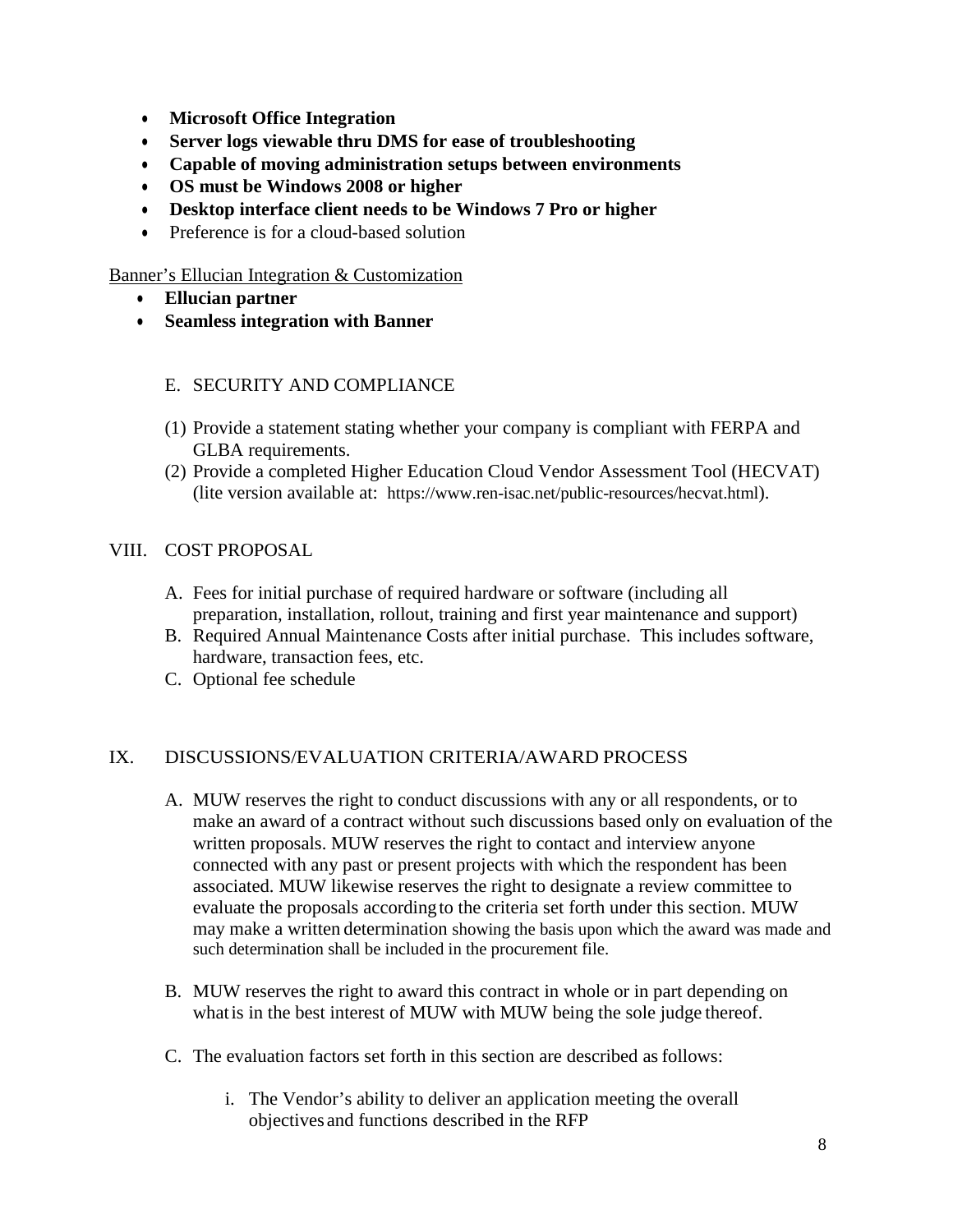- ii. Vendor's partnership with Ellucian Banner
- iii. Competitive fees
- iv. Availability and access to technical support
- v. Vendor's experience providing DMS for other institutions of higher education
- vi. Compliance with applicable State and Federal laws and regulations
- D. The committee may invite finalists for interviews and/or presentations
- E. Failure to attend a requested interview presentation before the committee may result in a proposal not being considered.
- F. Upon award of contract(s), successful respondent(s) will be asked to provide an implementation plan and timeline and obtain MUW's input and concurrence before moving forward.
- G. Proposals will be scored based on the following weights (100 points total):

| Corporate Structure/Years of Experience/References – 20 pts |           |
|-------------------------------------------------------------|-----------|
| Operation Plan/Ease of Use/Services Offered –               | 30 pts    |
| Fees and other Projected Financial Impact to MUW            | $50$ pts. |

## X. TWO-PHASE, BEST AND FINAL OFFER

- A. If the initial proposals do not provide MUW with a clear and convincing solution, or if MUW feels it is appropriate to offer the potential providers an opportunity to submit revised proposals, MUW reserves the right to use a two-phase approach and/or invite Best and Final Offers (BAFO). Based on the information obtained through the proposal submittals (Phase-One), MUW may choose a specific business model, and potential providers may be asked to submit revised proposals based upon that specific model.
- B. The evaluation committee may develop, for distribution to the top-ranked firms, refined written terms with specific information on what is being requested as a result of information obtained through initial RFP submittal process. Proposers may be asked to reduce cost or provide additional clarification to specific sections of the RFP. Selected proposers are not required to submit a BAFO and may submit a written response notifying the solicitation evaluation committee that their response remains as originally submitted.

### XI. TERM OF CONTRACT

- A. It is MUW's intention to enter into a five (5) year contract beginning upon receipt of all required approvals (estimated July 1, 2021).
- B. MUW reserves the right to terminate this agreement with thirty (30) days notice, bythe Director of Resources Management via certified mail to the address listed on the signature page of this RFP (See Appendix A) if any of the terms of the proposal and/or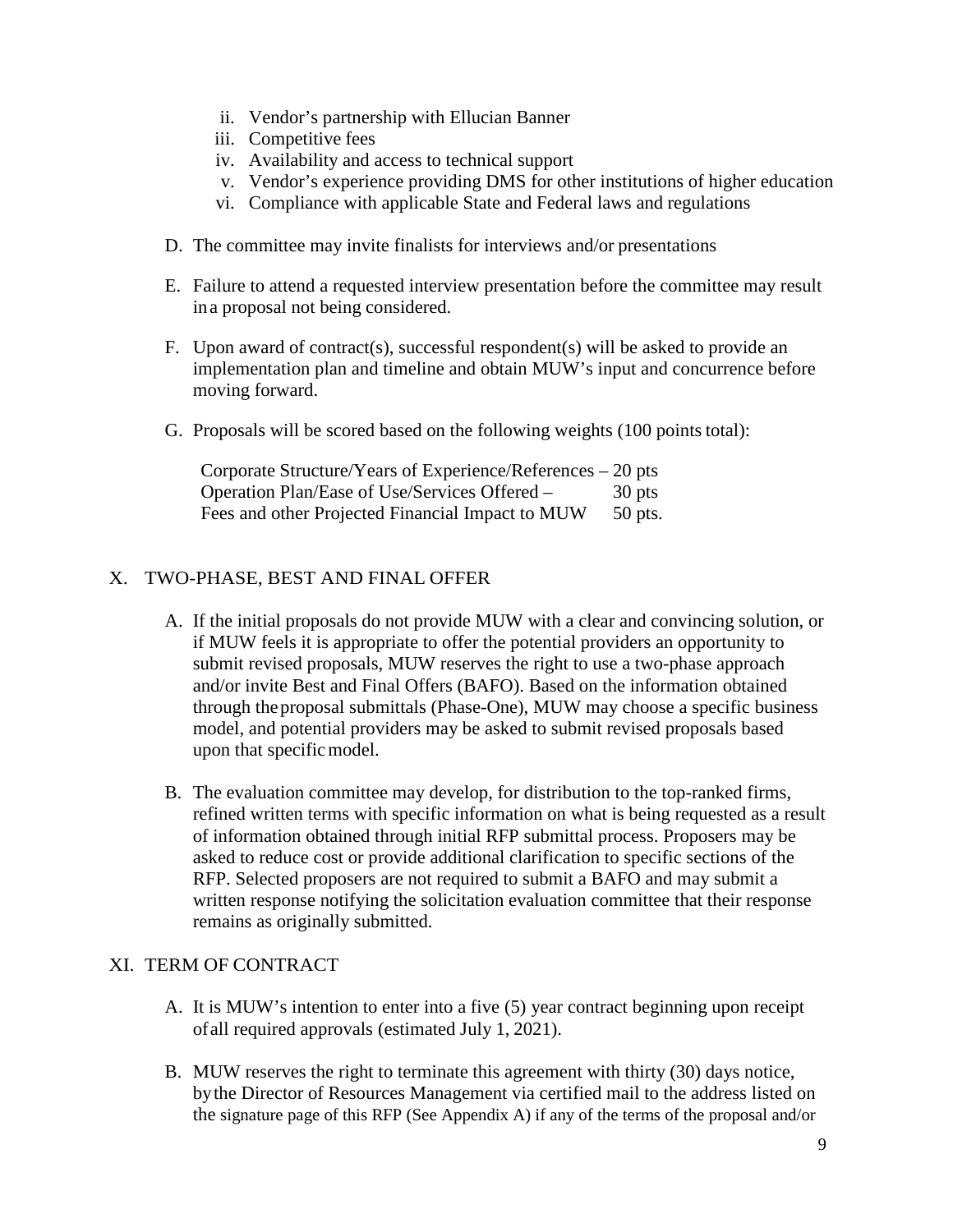contract are violated.

- C. In the event the contractor fails to carry out and comply with any of the conditions and agreements to be performed under the specifications, MUW will notify the contractor, in writing, of such failure or default. In the event the necessary corrective action has not been completed within a ten (10) day period, the contractor must submit, in writing, why such corrective action has not been performed. The University reserves the right to determine whether or not such noncompliance may be construed as a failure of performance of the contractor.
- D. Termination of contract by contractor without cause can only occur with at least one- hundred and twenty (120) days notice prior to the proposed termination of the contract.
- E. In the event MUW employs attorneys or incurs other expenses it considers necessary to protect or enforce its rights under this contract, the contractor agrees to pay the attorney's fees and expenses so incurred by MUW.

### XII. ACCEPTANCE TIME

A. Proposal shall be valid for one-hundred and eighty (180) days following the proposal due date.

### XIII. RFP CANCELLATION

A. This RFP in no manner obligates MUW to the eventual purchase of any services described, implied or which may be proposed until confirmed by a written contract. Progress towards this end is solely at the discretion of MUW and may be terminated without penalty or obligations at any time prior to the signing of a contract. MUW reserves the right to cancel this RFP at any time, for any reason, and to reject any or all proposals or any parts thereof.

### XIV. INDEPENDENT CONTRACTOR CLAUSE

A. The contractor shall acknowledge that an independent contractor relationship is established and that the employees of the contractor are not, nor shall they be deemed employees of MUW and that employees of MUW are not, nor shall they be deemed employees of the contractor.

### XV.OTHER CONTRACT REQUIREMENTS

- A. Award Terms: This contract shall be awarded at the discretion of the University based on the capabilities and overall reputation of the Supplier, as well as the cost. Acceptance shall be confirmed by the issuance of a contract from the University.
- B. University Addendum: The awarded contractor(s) will be expected to enter into a contract that is in substantial compliance with MUW adhering to the State of Mississippi laws and regulations. See Appendix B.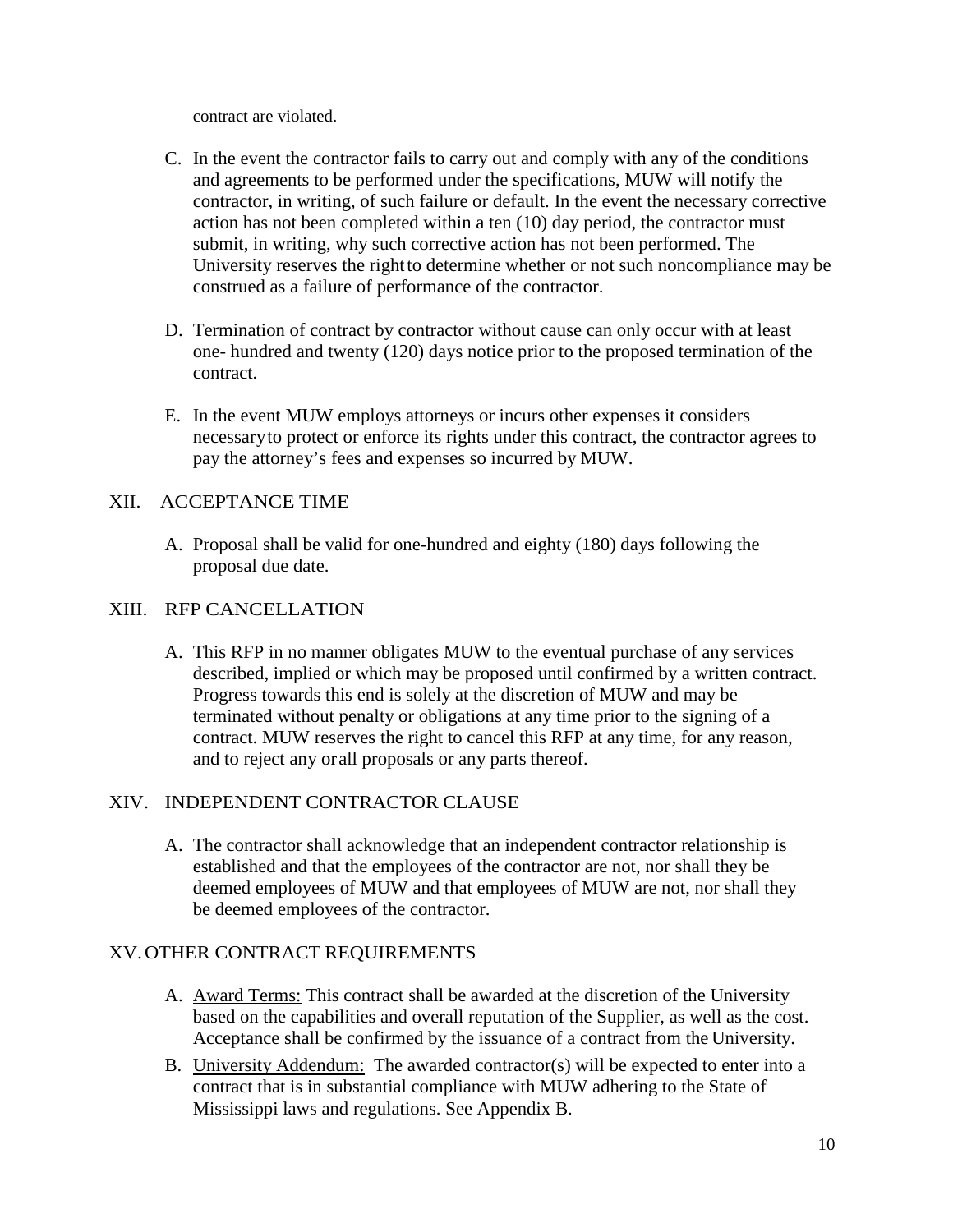- C. Information Security: The contract must include the Information Security provision outlined in Appendix C
- D. Piggy Back Clause: The state requests the right to use the results of this RFP in future projects. Please see Appendix D for contract language to include.
- E. The Procurement Process: The following is a general description of the process by which a firm will be selected to fulfill this Request for Proposal.
	- i. Request for Proposals (RFP) is issued to prospective suppliers.
	- ii. A deadline for written questions is set.
	- iii. Proposals will be received as set forth in Section VI
	- iv. Unsigned proposals will not be considered (APPENDIX A).
	- v. All proposals must be received by MUW no later than the date and time specified on the cover sheet of this RFP.
	- vi. At that date and time the package containing the proposals from each responding firm will be opened publicly and the name of each respondent will be announced.
	- vii. Proposal evaluation: The University will review each proposal.
	- viii. At their option, the evaluators may request oral presentations or discussions for the purpose of clarification or to amplify the materials presented in the proposal
	- ix. Respondents are cautioned that this is a request for proposals, not a request to contract, and the MUW reserves the unqualified right to reject any and all proposals when such rejection is deemed to be in the best interest of the University.
	- x. The proposals will be evaluated according to the criteria set forth in Section IX.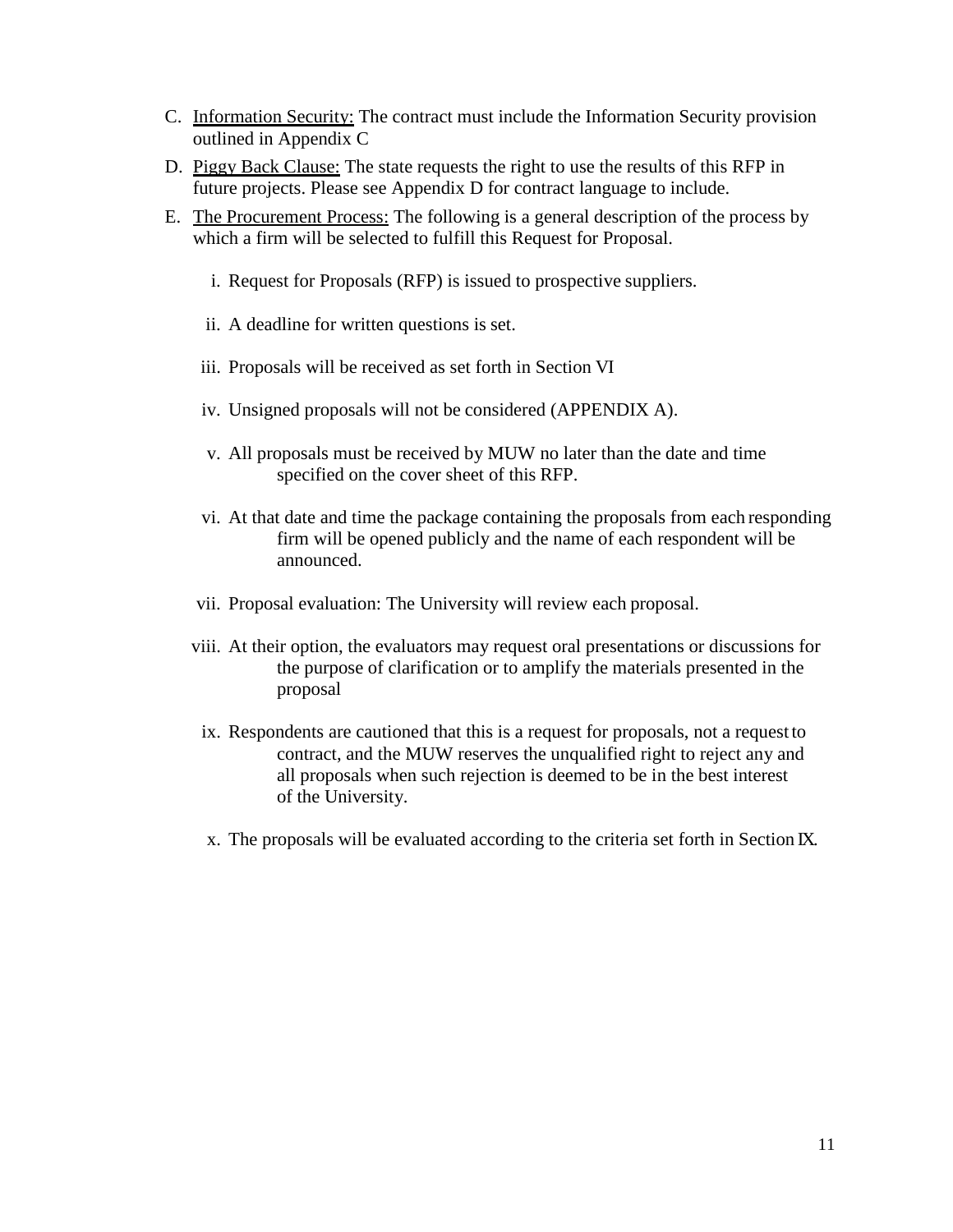# APPENDIX A: SIGNATURE PAGE

|                        | Provide information requested, affix signature and return this page with your proposal:                                                                                                                                       |
|------------------------|-------------------------------------------------------------------------------------------------------------------------------------------------------------------------------------------------------------------------------|
| NAME OF FIRM:          | <u> 1989 - Johann John Stein, markin fan it ferstjer fan de ferstjer fan it ferstjer fan de ferstjer fan it fers</u>                                                                                                          |
|                        | COMPLETE ADDRESS:                                                                                                                                                                                                             |
|                        | <u> 1989 - Johann Stoff, amerikansk politiker (d. 1989)</u>                                                                                                                                                                   |
|                        |                                                                                                                                                                                                                               |
|                        | <b>AREA CODE/NUMBER</b>                                                                                                                                                                                                       |
|                        |                                                                                                                                                                                                                               |
|                        | <b>AREA CODE/NUMBER</b>                                                                                                                                                                                                       |
| <b>E-MAIL ADDRESS:</b> | <u> 1989 - Johann Stoff, deutscher Stoffen und der Stoffen und der Stoffen und der Stoffen und der Stoffen und d</u>                                                                                                          |
| <b>AUTHORIZED</b>      |                                                                                                                                                                                                                               |
| SIGNATURE:             |                                                                                                                                                                                                                               |
| PRINTED NAME:          |                                                                                                                                                                                                                               |
| <b>TITLE:</b>          | the control of the control of the control of the control of the control of the control of the control of the control of the control of the control of the control of the control of the control of the control of the control |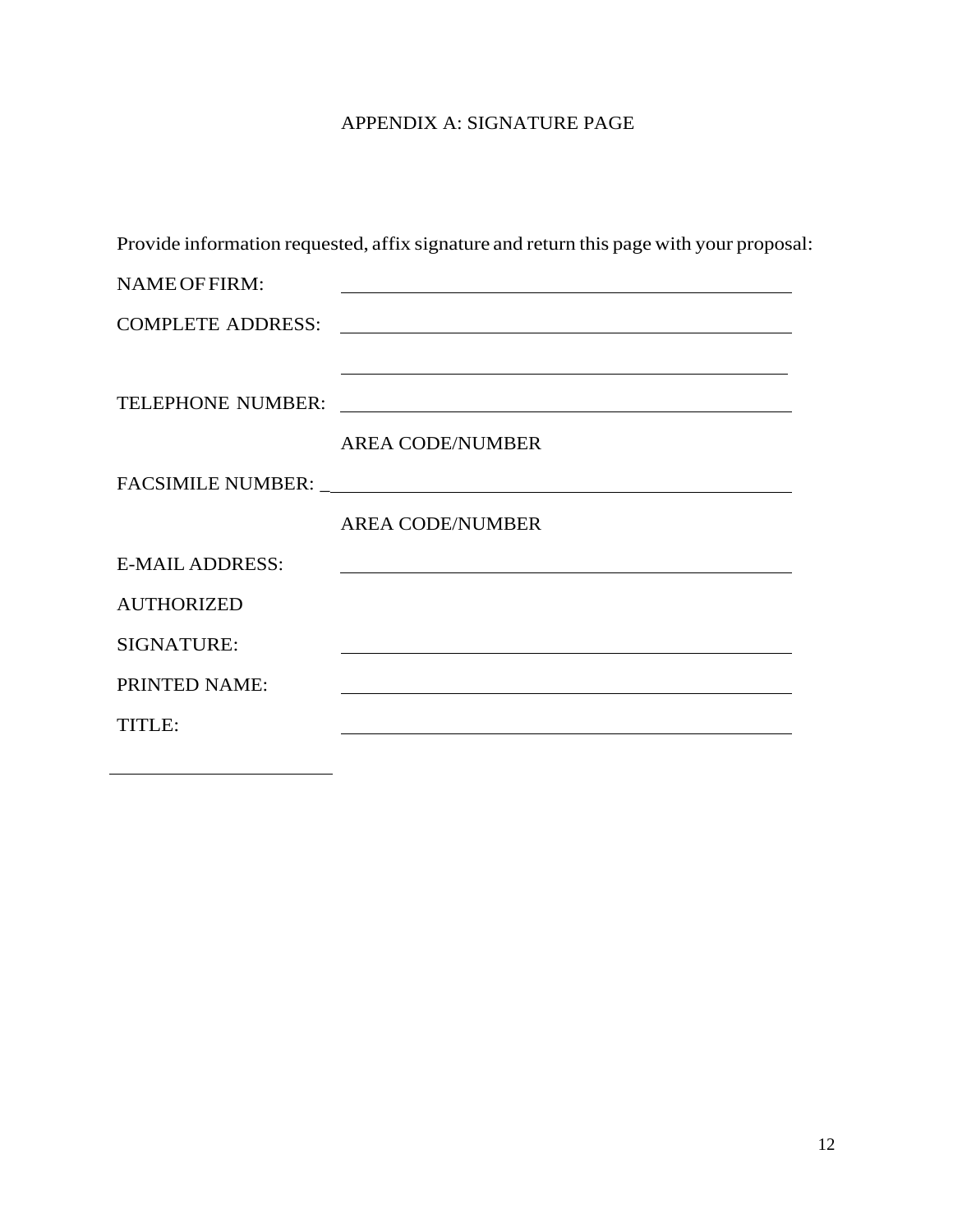### APPENDIX B: UNIVERSITY ADDENDUM

### MANDATORY ADDENDUM TO ALL MISSISSIPPI UNIVERSITY FOR WOMEN CONTRACTS January 2019 Edition

Notwithstanding any provision to the contrary contained in any contract in which Mississippi University for Women (MUW) is a party, MUW does not waive any rights, benefits or prohibitions that may be provided under any applicable law. Every provision to the contrary in any contract to which MUW is a party is void and deleted. The following is a non-exhaustive list of provisions that shall be exceptions to any contrary provision in any contract to which MUW is a party:

- 1. MUW does not indemnify or hold harmless any party.
- 2. MUW does not make any warranty.
- 3. MUW does not waive any claim, present, past or future.
- 4. MUW does not waive its sovereign immunity. Mississippi University for Women shall only be responsible for liability resulting from the actions/inactions of its officers, agents, and employees acting within the course and scope of their official duties.
- 5. MUW does not waive its Eleventh Amendment immunity under the United States Constitution.
- 6. The law applicable to this contract shall be the laws of the State of Mississippi. The choice of law doctrine shall not be used to apply the laws of another state. The forum through which to attempt to pursue claims arising under this contract is the State of Mississippi state court system and no other.
- 7. Contractual provisions for actions or results that are inconsistent with or in violation of the policies of Mississippi University for Women or the State of Mississippi Board of Trustees of State Institutions of Higher Learning, or both, are deleted.
- 8. MUW does not agree to a factual description of the current interpretation of the law.
- 9. MUW does not assign its interest in penalties, such as liquidated damages, to the non-MUW party.
- 10. MUW does not limit the liability of a non-MUW party for negligence or intentional or reckless torts.
- 11. MUW does not limit the liability of any non-MUW party to the amount of the contract or to any other set amount.
- 12. MUW does not exclude any non-MUW party's warranties of merchantability and fitness for a particular use or any common law warranties to which MUW is entitled.
- 13. MUW does not waive any type or category of damages.
- 14. MUW does not agree that another party may prosecute or defend legal actions in the name of MUW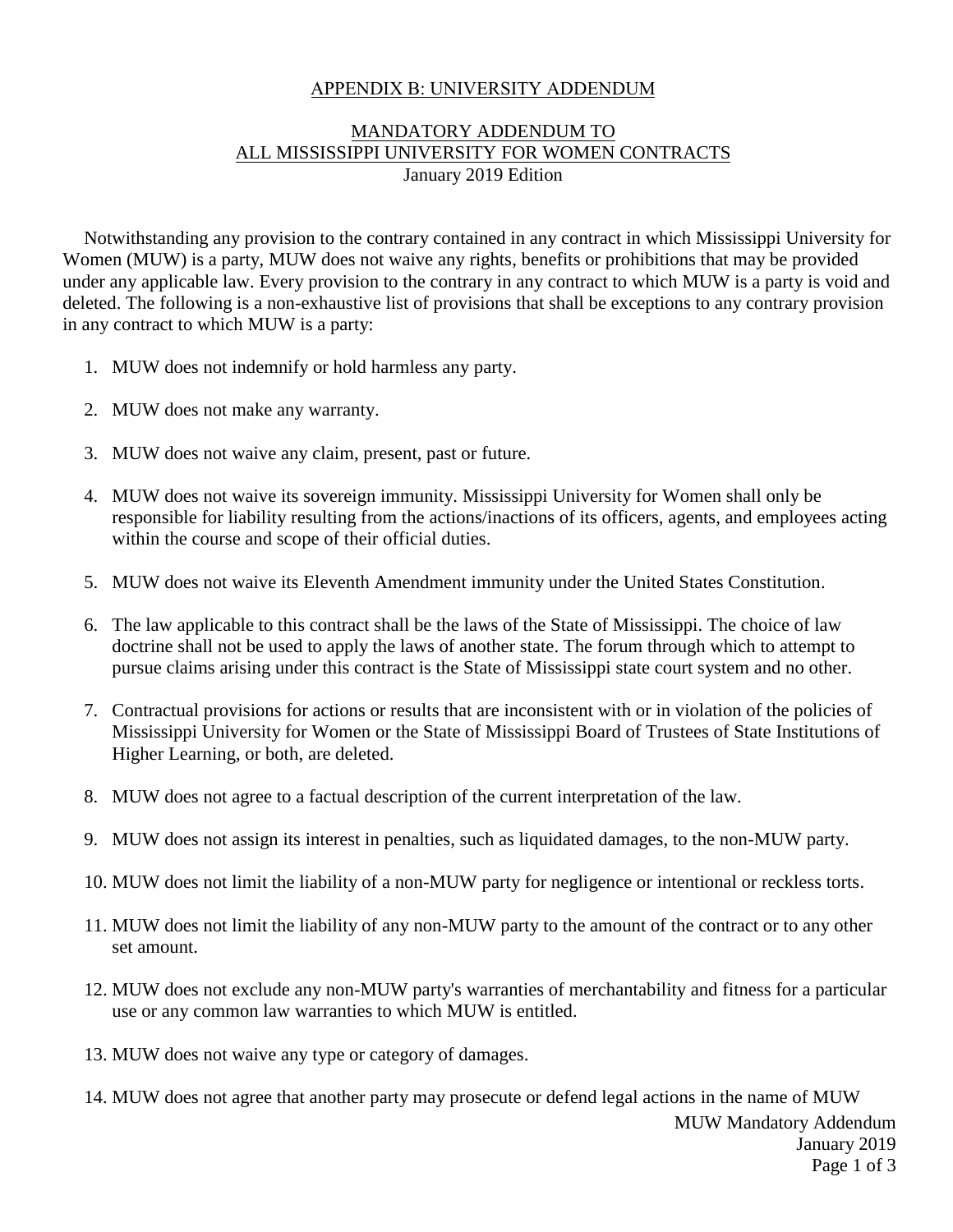unless the provision also conditions the prosecution of such actions on receipt by the party desiring to proceed in the name of MUW with the requirement that such authority may only be allowed if the advance, written approval of the Attorney General of the State of Mississippi is obtained on a case-bycase basis.

- 15. MUW does not agree to pay extra compensation, fees, or allowances after service is rendered or a contract made, or for any payment not authorized by law.
- 16. MUW does not agree to any provisions in which the credit of the State of Mississippi is pledged or loaned in aid of any person, association, or corporation.
- 17. Provisions that limit the time frame for MUW to pursue legal actions are deleted.
- 18. MUW does not agree to submit to binding arbitration.
- 19. MUW does not agree to pay any party any amount as compensation for MUW employing the other party's employees.
- 20. MUW will make payments for all amounts owed under this agreement no later than forty-five (45) days after receipt of the invoice and receipt, inspection and approval of the goods or services in accordance with Miss. Code Ann. § 31-7-305.
- 21. The contracting parties are on notice that MUW is a public entity of the State of Mississippi and that all parties that wish to conduct business with MUW are obligated to verify through their own legal counsel, not through MUW officials, and through public laws and regulations whether MUW has the authority to enter such a contract, whether the provisions of the contract are enforceable as to MUW, and whether the MUW official executing the contract has the authority so to do.
- 22. The contracting parties are on notice that MUW is subject to the Mississippi Public Records Act, Miss. Code Ann. § 25-6-1, *et seq*. No party to this agreement shall be liable to the other party for disclosures of information required by court order or required by law.
- 23. It is expressly understood and agreed that the obligation of MUW to proceed under this agreement is conditioned upon the availability and receipt of funds by MUW to specifically perform the obligations set forth for MUW under the agreement.
- 24. In compliance with the Mississippi Transparency and Accountability Act, all payments made by MUW may be posted on a public website beginning on July 1, 2012. The information posted will include the date of payment, vendor name, vendor's city and state, and the payment amount. The release of this information supersedes any applicable non-disclosure or confidentiality obligations of MUW.
- 25. Any Contractor/Seller of MUW shall ensure compliance with the Mississippi Employment Protection Act, Miss. Code Ann. § 71-11-1, *et seq.* to -3, and shall register and participate in the status verification system for all newly hired employees. The term "employee" as used herein means any person that is hired to perform work within the State of Mississippi. As used herein, "status verification system" means the Illegal Immigration Reform and Immigration Responsibility Act of 1996 that is operated by the United States Department of Homeland Security, also known as the E-Verify Program, or any other successor electronic verification system replacing the E-Verify Program. Contractor/Seller shall maintain records of such compliance and, upon request of the State and approval of the Social Security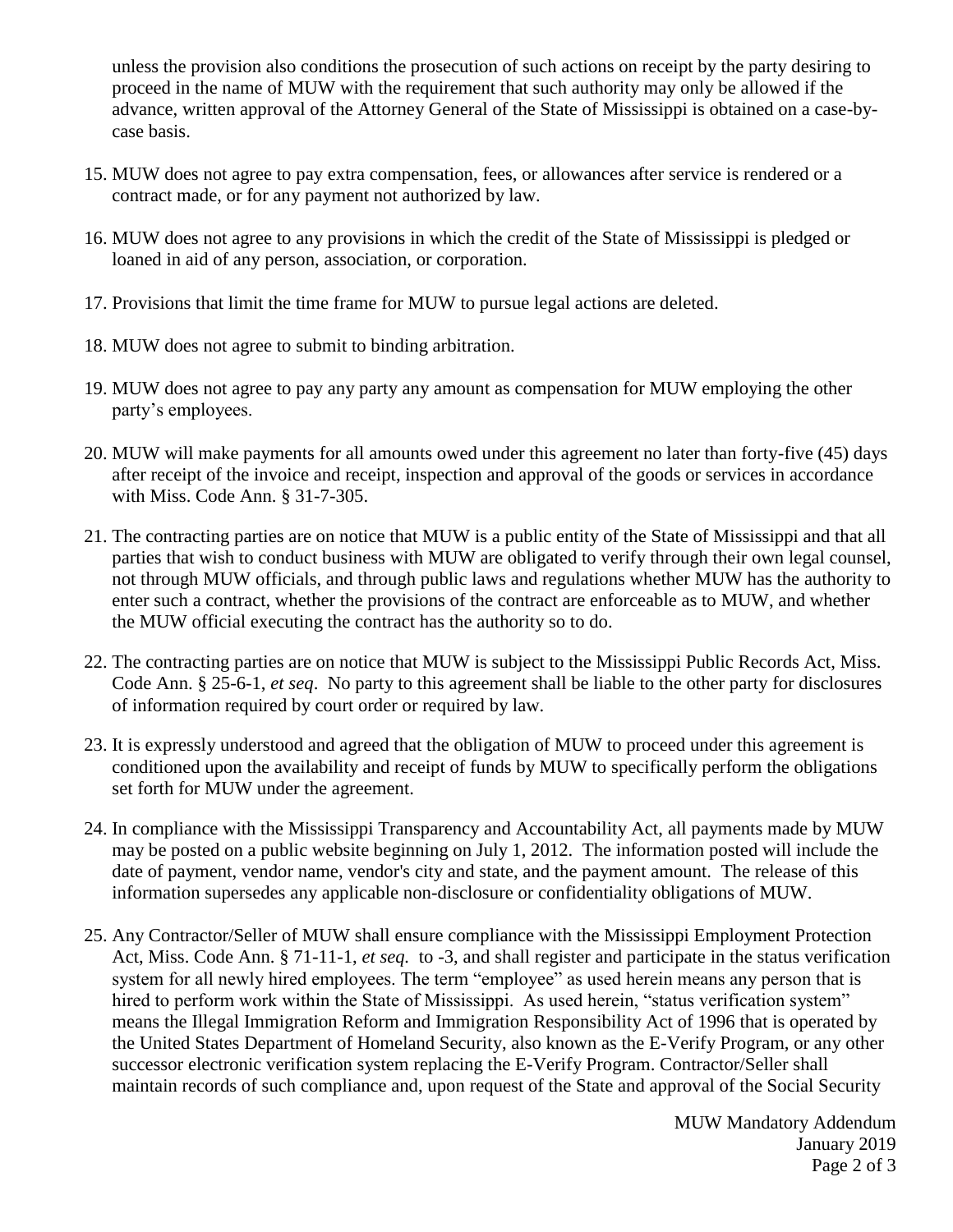Administration or Department of Homeland Security, where required, to provide a copy of each such verification to the State. Any person assigned by a Contractor/Seller to perform services for MUW shall meet the employment eligibility requirements of all immigration laws of the State of Mississippi. Any breach of these warranties may subject Contractor/Seller to the following: (a) termination of this Agreement and ineligibility for any state or public contract in Mississippi for up to three years, with notice of such cancellation/termination being made public, or (b) the loss of any license, permit, certification or other document granted to Contractor/Seller by an agency, department or governmental entity for the right to do business in Mississippi for up to one year, or (c) both. In the event of termination/cancellation, Contractor/Seller may also be liable for any additional costs incurred by MUW or the State due to contract cancellation or loss of license or permit.

- 26. Contractor recognizes that MUW, as a state agency of the State of Mississippi, enters into a contract only to the extent authorized by Mississippi law, including the opinions of the Mississippi Attorney General. Any provision of a contract that is not authorized or inconsistent with Mississippi law, including the opinions of the Mississippi Attorney General, is deleted.
- 27. This Addendum complies with the provision that amendments to the contract must be in writing and approved by both parties, and the Addendum is expressly incorporated in the contract.

|                                                  | Date: $\_\_$ |
|--------------------------------------------------|--------------|
| Name                                             |              |
|                                                  |              |
|                                                  |              |
| Title                                            |              |
| On behalf of Mississippi University for Women:   |              |
| Name                                             |              |
|                                                  |              |
|                                                  |              |
| مصاحبا المستحيل المتحدث المتحدث المتحدث المستحين |              |

Vice President for Administration/Chief Financial Officer Title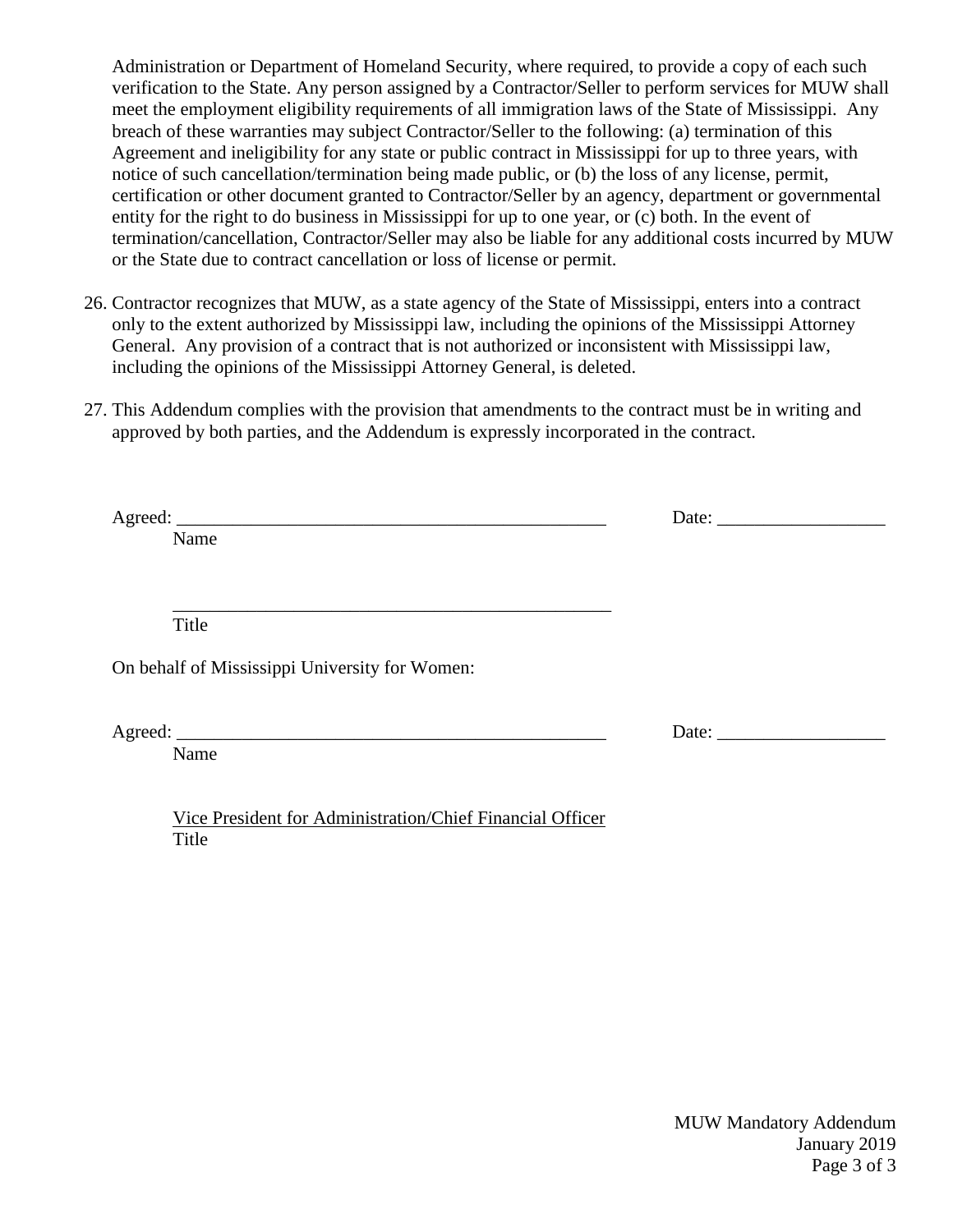### APPENDIX C: INFORMATION SECURITY PROVISION

**Information Security**. Vendor shall be responsible for establishing and maintaining an information security program that is designed to (i) ensure the security and confidentiality of data transmitted by UNIVERSITY to Vendor or data otherwise obtained by Vendor from or about UNIVERSITY ("UNIVERSITY Data"), (ii) protect against any anticipated threats or hazards to the security or integrity of UNIVERSITY Data, and (iii) protect against unauthorized access to or use of UNIVERSITY Data that could result in substantial harm or inconvenience to UNIVERSITY or any of its stakeholders. Vendor shall establish, employ and at all times maintain physical, technical and administrative security safeguards and procedures sufficient to prevent any unauthorized processing of and/or use, access, alteration, disclosure, erasure, copying, exhibition, transmission, or destruction of UNIVERSITY Data while such information is in Vendor's possession or control and will ensure that such information is not processed in other ways contradictory to privacy and/or data protection laws. Vendor will maintain sufficient procedures to detect and respond to security breaches involving UNIVERSITY Data and will inform UNIVERSITY immediately when it suspects or learns of malicious activity involving UNIVERSITY Data, including an estimate of the activity's effect on UNIVERSITY and the corrective action taken. Such procedures shall include, but not be limited to, logging of all access to confidential or sensitive data, use of firewalls for all external data connections, and timely implementation of updates and patches.

At a minimum, Vendor's safeguards for the protection of UNIVERSITY Data shall include: (i) limiting access to UNIVERSITY Data to authorized personnel of Vendor and utilizing policies that promote the least internal access; (ii) securing business facilities, data centers, paper files, servers, back-up systems (at a strategically located off-site location) and computing equipment, including, but not limited to, all mobile devices and other equipment with information storage capability; (iii) implementing network, device application, database and platform security; (iv) securing information transmission, storage and disposal; (v) implementing authentication (twofactor or more secure method) and access controls within media, applications, operating systems and equipment; (vi) encrypting (with AES-256 bit or better encryption) UNIVERSITY data stored on any mobile media; (vii) encrypting UNIVERSITY Data transmitted over public or wireless networks; (viii) strictly segregating UNIVERSITY Data from information of Vendor or its other customers so that UNIVERSITY Data is not commingled with any other types of information; (ix) implementing appropriate personnel security and integrity procedures and practices, including, but not limited to, conducting background checks consistent with applicable law; and (x) providing appropriate privacy and information security training to Vendor's employees.

Vendor must obtain the written approval of UNIVERSITY before subcontracting any portion of this Agreement. All subcontracts shall incorporate the terms of this Agreement so as to require subcontractors to meet or exceed the Vendor's security obligations, including all data security requirements.